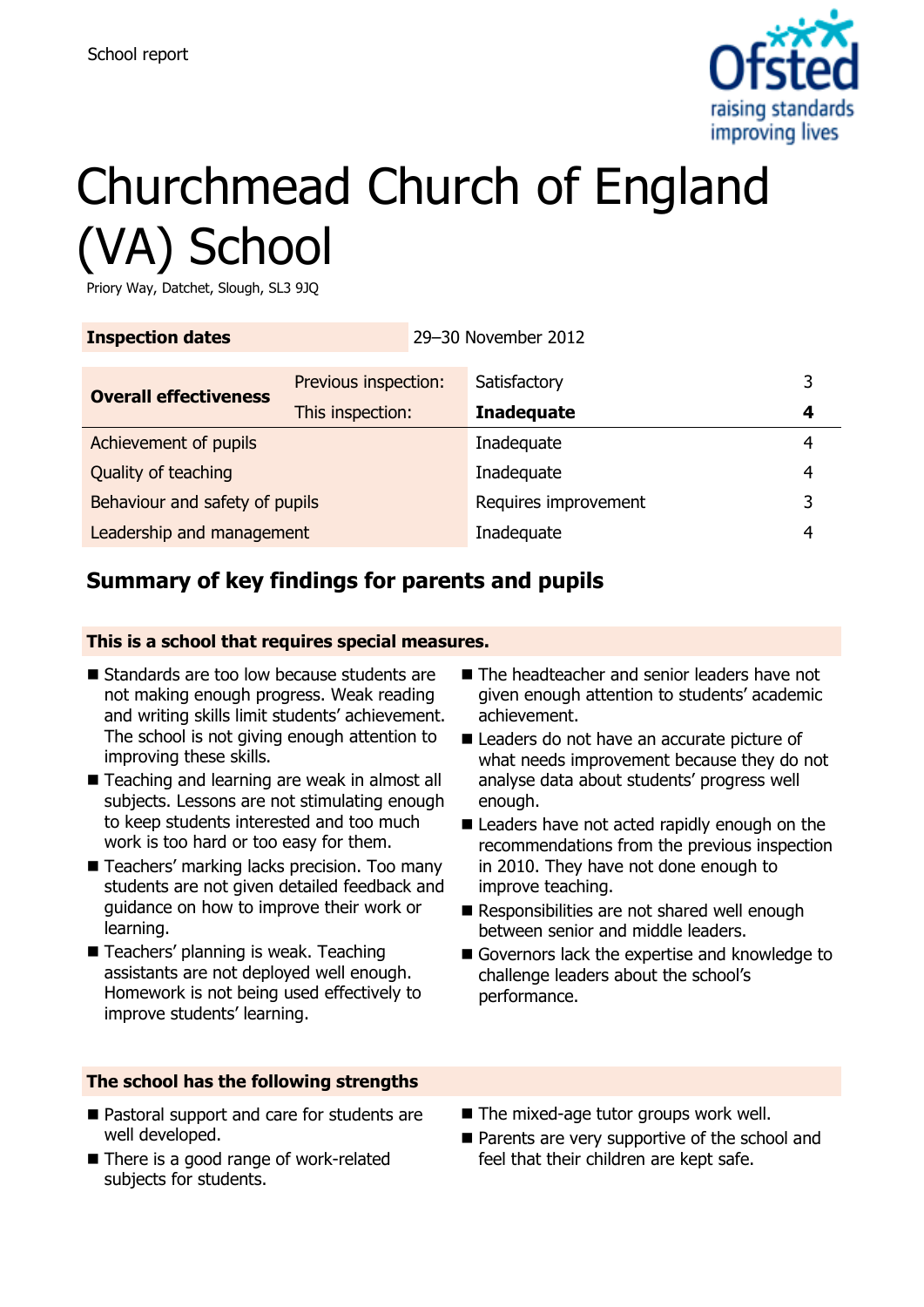### **Information about this inspection**

- The inspection team observed parts of 26 lessons, some of which were jointly observed with the headteacher and other leaders. Inspectors also observed an assembly.
- Inspectors held meetings with groups of students of all ages and abilities, interviewed a small group of parents and carers in person and, on the telephone met with members of the governing body, including the Chair. They also met with the head of school improvement for the local authority and the school improvement partner.
- **Inspectors discussed lessons they had seen with teaching staff, examined a range of documents,** including the school's self-evaluation, and met with senior staff, including those responsible for managing students' behaviour, attendance and provision for special educational needs.
- Inspectors looked at a range of students' work and sampled books and coursework in English and mathematics.
- Inspectors took account of the small sample of 14 responses to Ofsted's online Parent View questionnaire and the few questionnaires completed by staff.

### **Inspection team**

Kevin Morris, Lead inspector **Additional inspector** Additional inspector Gill Walley **Additional inspector** Additional inspector Babrul Matin **Additional inspector** Additional inspector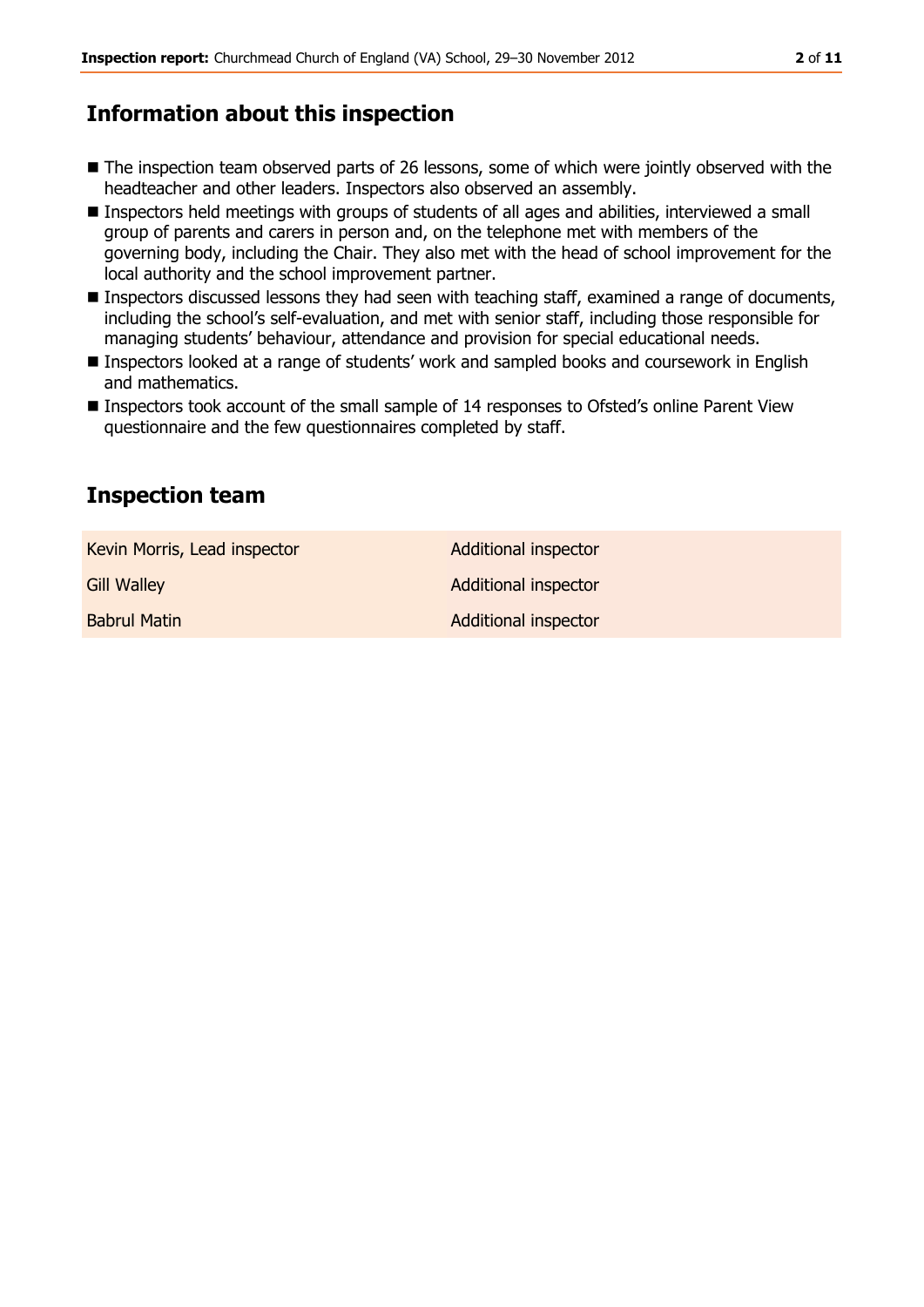# **Full report**

In accordance with the Education Act 2005, Her Majesty's Chief Inspector is of the opinion that this school requires special measures because it is failing to give its pupils an acceptable standard of education and the persons responsible for leading, managing or governing the school are not demonstrating the capacity to secure the necessary improvement in the school.

### **Information about this school**

- Churchmead Church of England (VA) School is much smaller than the average secondary school. It admits students from the local area and further afield. The school is in the borough of Windsor and Maidenhead, but draws its students mainly from the neighbouring borough of Slough.
- A comparatively high proportion of students enters or leaves the school after the start of Year 7.
- Just under half of the students speak English as an additional language.
- Students are from a wide range of ethnic backgrounds. The largest group, about 30%, are of White British heritage.
- An above-average proportion of students is known to be eligible for the pupil premium, which provides additional funding for some students, including children in local authority care and students known to be eligible for free school meals.
- The proportion of disabled students and those who have special educational needs supported through 'school action' is well above average. The proportion of students supported through 'school action plus' or with a statement of special educational needs is above average.
- Churchmead is designated as an 11–18 school. However, it has no students in the sixth form. Sixth-form students recruited by the school are registered on the roll of Slough Grammar School and are not included in this report.
- $\blacksquare$  None of the students are taught in alternative provision (other schools, units or colleges).
- The school has specialisms in arts, media and English.
- The school meets the government's floor standard, which sets the minimum expectation for students' attainment and progress.

# **What does the school need to do to improve further?**

- Rapidly eliminate inadequate teaching and improve the quality of teaching so that learning in more lessons is good and outstanding by:
	- $-$  ensuring that expectations of what students can achieve are higher and that work is hard enough for all students across the very wide range of ability
	- $e$  establishing a consistent whole-school approach to marking and giving students regular feedback that helps them to make progress more quickly
	- making learning more exciting and involving students more actively in lessons
	- improving lesson planning and the use of homework
	- giving teachers effective training to support them in improving the quality of their lessons.
- Raise students' attainment and particularly that of boys, so that standards are at least in line with national averages in the vast majority of subjects, including English and mathematics, by:
	- $-$  evaluating the impact of the use of pupil premium funding and taking rapid action to improve its use where necessary
	- making sure every teacher and subject department takes responsibility for the development of students' literacy skills, including reading, vocabulary, handwriting, punctuation and spelling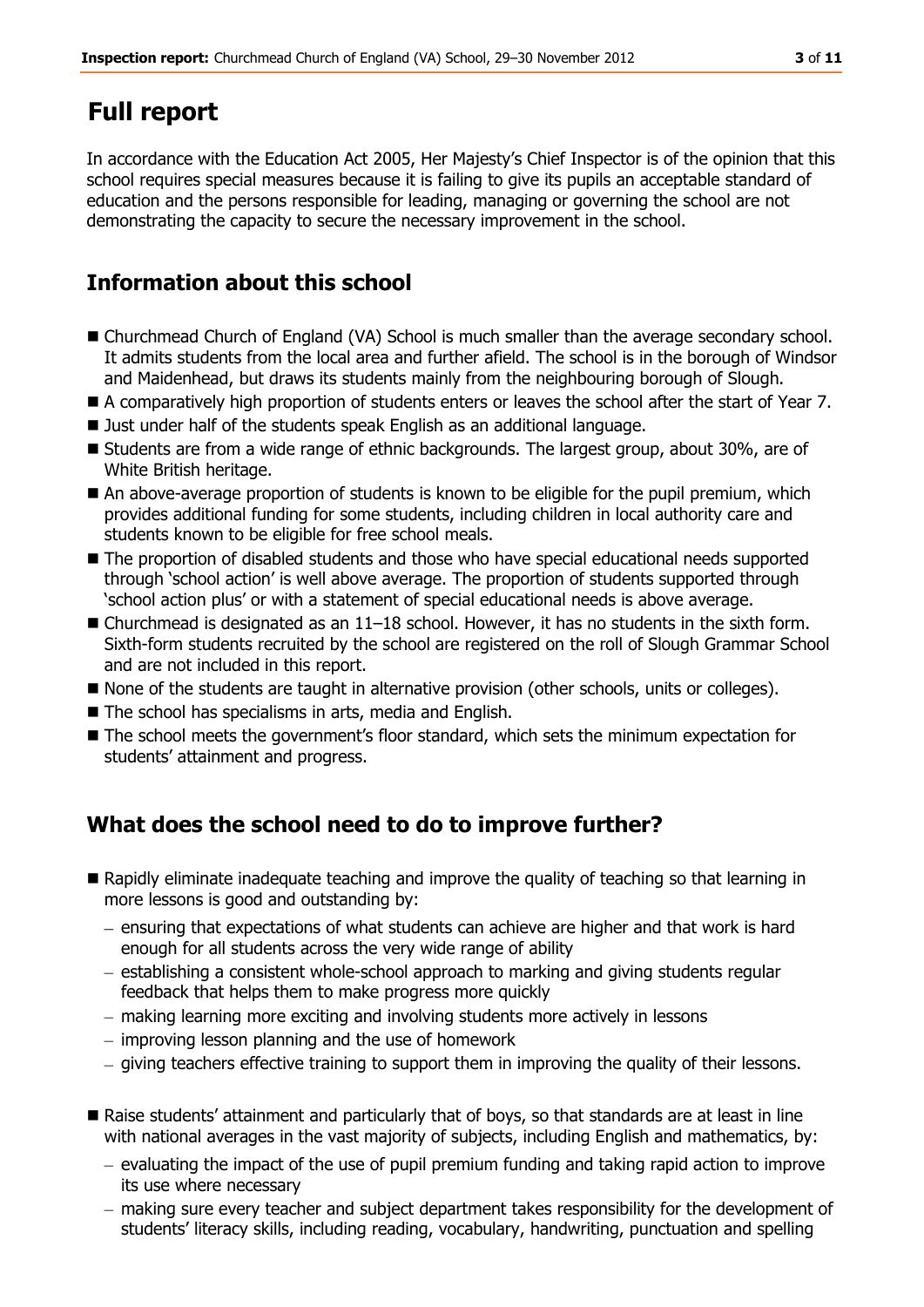- improving the quality of support provided for students in lessons and ensuring that work for those who have special educational needs matches their needs.
- **IMPROVE LEADERSHIP and management at all levels by:** 
	- deepening senior leaders' understanding of the school's strengths and weaknesses so that their assessment of what is actually happening is sharper and more accurate
	- ensuring leaders and managers analyse students' performance data more effectively to identify key academic priorities
	- enabling subject leaders to take more effective responsibility for promoting good teaching
	- $-$  ensuring that managers hold a realistic balance of responsibilities.
- **IMPROVE EXAMPLE 2018** Improve governors' understanding of performance data and the quality of teaching, and ensure they hold the headteacher to account for the impact of spending decisions and students' progress.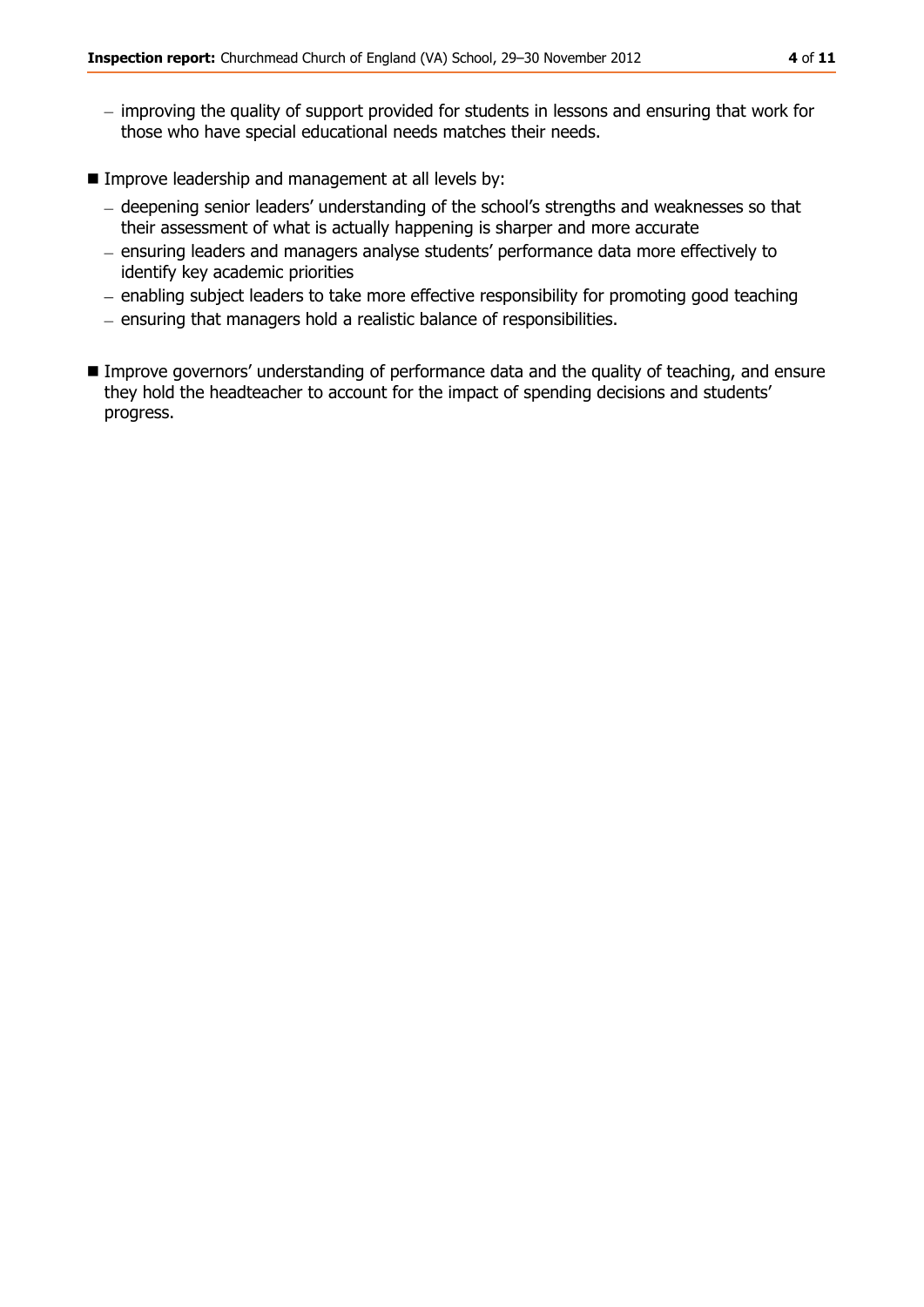### **Inspection judgements**

### **The achievement of pupils is inadequate**

- Given their starting points, most students make inadequate progress. Consistently, over the last three years, they have left school with below-average examination results in Year 11.
- The gap between boys' and girls' performance is stark: in 2012 33% of boys achieved five A\*–C grades, including English and mathematics, compared with 59% of girls. White British boys in particular continue to underperform significantly.
- Students continue to underachieve in a significant number of subjects. Mathematics results remained at the same level in 2010 and 2011 and declined in 2012. Students' reading and writing skills and are not strong for enough for them to do well.
- **Disabled students and those who have special educational needs make similarly slow progress to** others. Their progress is inadequate because work is not sufficiently adapted in lessons to meet their needs. The current arrangements for grouping students mean that each teaching group has a wide range of ability and too often students with special educational needs cannot take part without support.
- Students supported by the pupil premium funding are also not making enough progress. For example, in 2011 the gap between the standards achieved by Year 11 students known to be eligible for free school meals and those of other Year 11 students was bigger than the gap nationally. The school was not able to show that its use of this additional funding had significantly reduced the gap in 2012. This illustrates that the school is not promoting equal opportunities sufficiently well.

### **The quality of teaching is inadequate**

- The quality of teaching is inadequate in almost all subjects. This was reflected not only in lessons seen during the inspection but in the examples of students' work reviewed by inspectors. These showed poor presentation, errors in basic writing and a noticeable lack of challenge for higher-attaining students.
- Teaching lacks inspiration, focus and purpose, and fails to motivate students to discover the joys of learning and take pleasure in it. Too much teaching is undemanding and what students are asked to do is not matched to the needs of groups and individual learners. Too little emphasis is placed on the skills of investigation, working independently and doing research. Many lessons do not have enough pace to engage and fascinate students so that they are curious and interested in what happens next.
- In the few lessons where teaching was good, teachers demonstrated good subject knowledge and were better skilled in asking questions that were more open and allowed opportunities for discussion.
- The support given to students by teaching assistants is too variable. In the very best lessons teaching assistants encourage students to be independent and offer appropriate guidance and support, but in the vast majority of classes they do not understand how their role complements that of the classroom teacher and should be planned for by the teacher. Too many opportunities are missed to move individual students' progress forward because not enough emphasis is placed on students reaching higher standards or securing their understanding of key concepts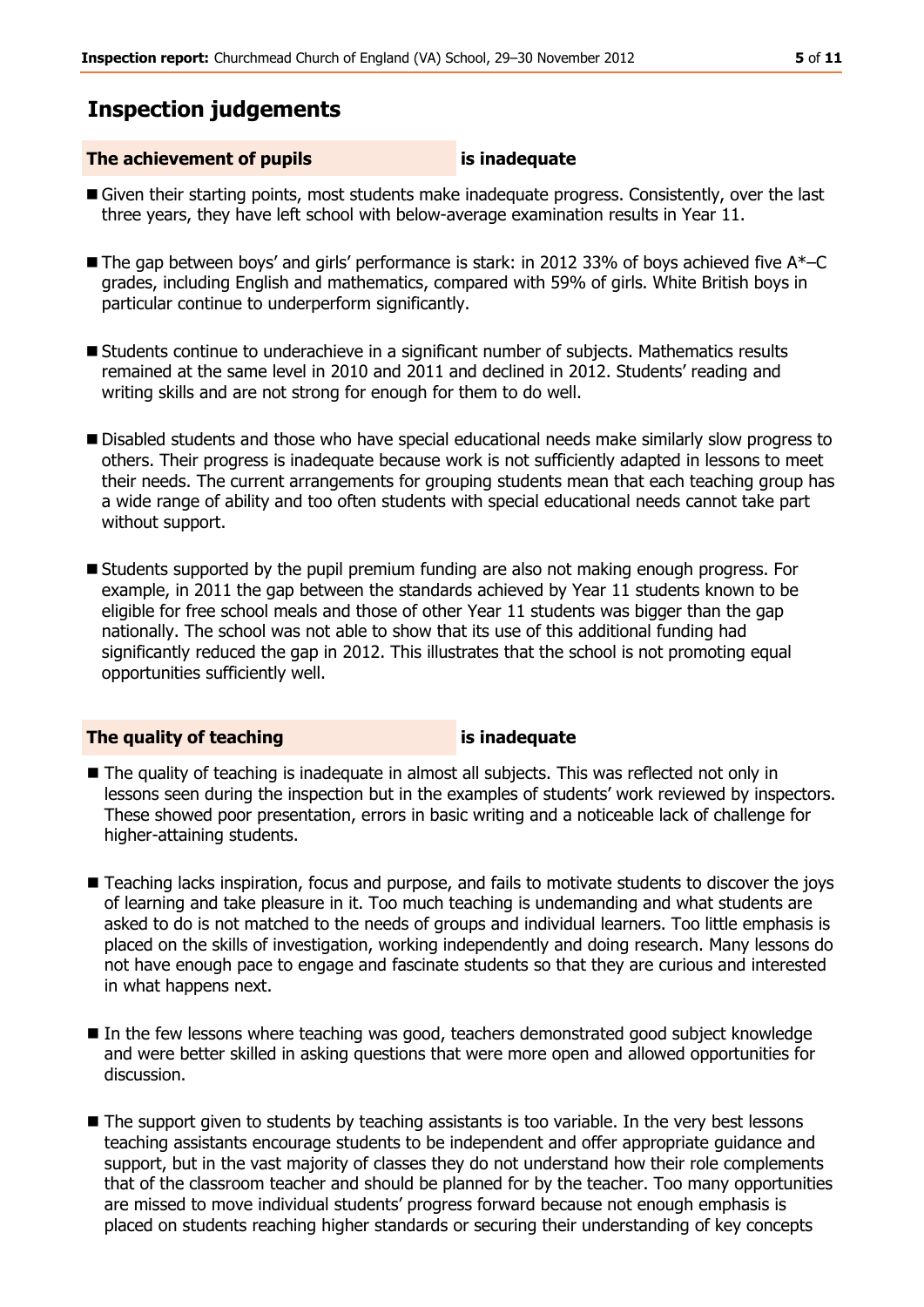and skills.

- In a minority of subjects, students' work is marked regularly, with examples of how to improve. In the majority, teachers' marking is more simplistic and limited to short comments with no guidance or targets, for example, 'use more commas' or 'please finish off'. Too much unfinished work is left unchallenged and homework is not always set regularly. Teaching reflects a lack of thoroughness and consistency across the school.
- In many subjects, literacy is not given enough attention and is reflected in students' poor reading and writing skills. Students do not have enough opportunities to write at length in order to improve their ability to structure arguments and write essays that get the higher grades in core GCSE subjects. Not all teachers draw to the attention of students the need to understand subject vocabulary and the importance of expressing themselves clearly in writing.
- In some classes students struggle with reading. Leaders are not ensuring that developing good literacy skills is given a high enough priority.

**The behaviour and safety of pupils require improvement**

- The behaviour of most students is generally good. Students are polite and courteous, showing respect for each other and other adults. However, behaviour requires improvement because on occasions it is not good enough, and in a few lessons, usually with temporary teachers, it is disruptive.
- Low-level disruption sometimes limits the pace of learning in lessons. For example, in a Year 7 English lesson, many students lacked basic equipment and this prevented the lesson from starting promptly because they were requesting pens, books and paper.
- Students' attitudes to learning are generally passive. Students do not misbehave, but do not readily volunteer to respond to questions or challenge their teachers' or other students' opinions. They are accepting of what is presented to them in a very uncritical way and are not aware of how to contribute in lessons because teachers do not always encourage this sort of involvement.
- Students are looked after well. New arrivals are given support to help them settle. The vertical tutoring system (mixed-age groups) works well and is liked by students.
- Although attendance rates have remained static over the last few years the school responds well to the absence of the most vulnerable groups of students. For example, home visits take place to support students who do not attend regularly.
- Students generally feel safe at school and they said that where occasional bullying took place the school dealt with the issues well. Parents interviewed also felt that that the school is a safe environment and the small numbers of questionnaires returned through Parent View were also positive in this respect.
- In assembly students concentrated well. There were good opportunities for contemplation followed by a prayer.

**The leadership and management** are inadequate

**E** Leaders and managers at all levels are not taking sufficiently decisive action to improve the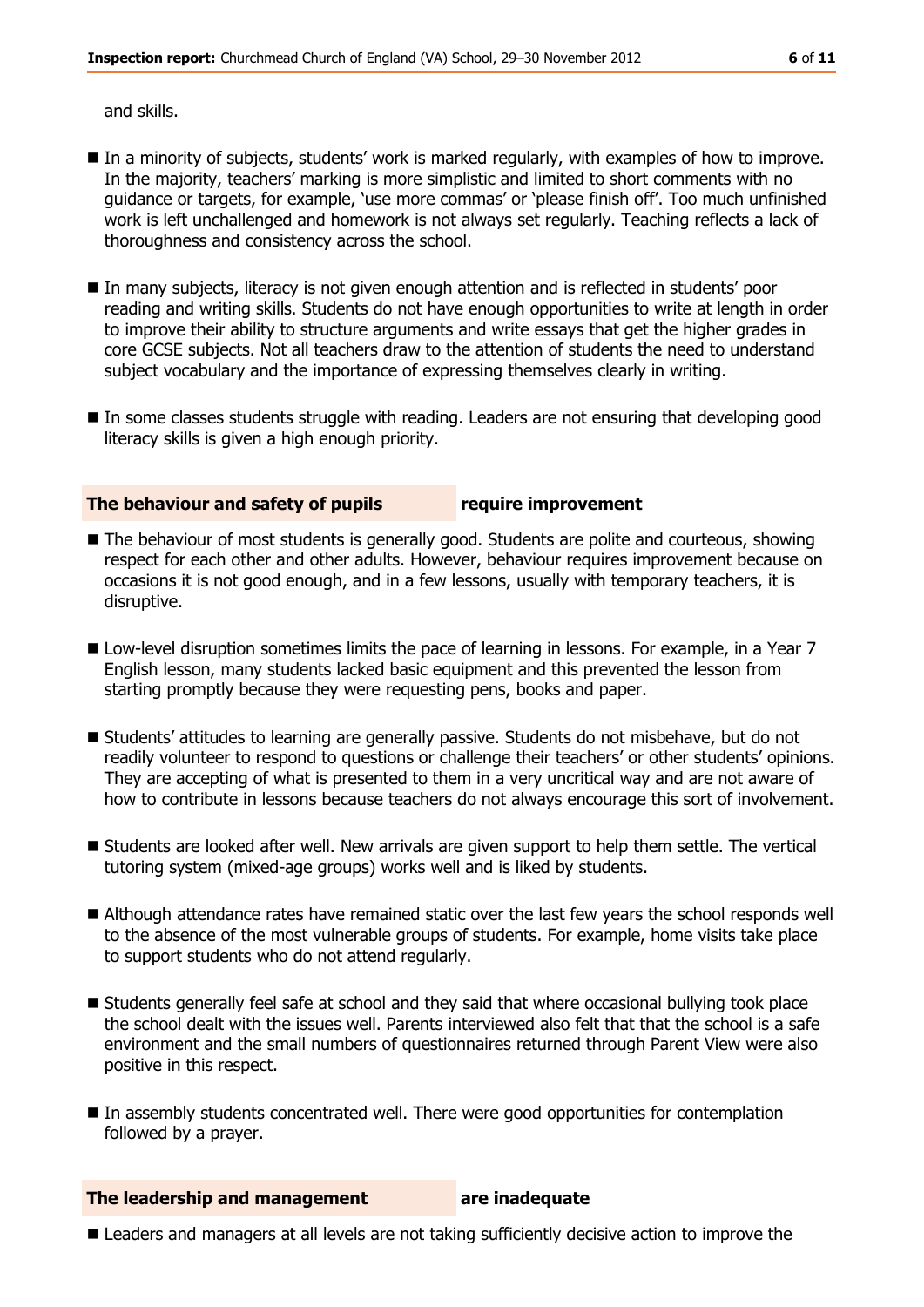school. Improvement plans have been written and statutory policies are available, but in practice these things are not having a positive impact on students' progress and attainment. The school's view of its effectiveness is over-generous.

- Senior leaders are not using performance data well enough to identify key priorities for improvement. They do not sufficiently unpick the information about students' achievement or from monitoring activities, therefore underlying and systemic weaknesses are not being dealt with effectively. Although the school has some key strengths in its quality of care and its concern for vulnerable students, it does not focus enough on improving students' academic progress.
- Some pupil premium funding is constructively used. Examples include Saturday and Easter revision sessions for students in Year 11, extra staff in English and mathematics (creating smaller groups for intensive support) and some enrichment activities, including a 'Chef School'. However, there is no detailed analysis of the impact these interventions are having to inform decisions about whether the school should or should not repeat these activities next academic year.
- Subject leaders are also not consistently using information about students' performance well enough and are not taking enough responsibility for improving teaching. Subject leaders and teachers do not develop shared insights into the characteristics of good and effective teaching and how it can be promoted.
- $\blacksquare$  The school was able to give clear examples of the reasons why some teachers move up on the pay scale and others do not.
- The local authority has supported the school through providing a school improvement partner and other advice. However, the support has not had enough rapid impact on improving students' achievement.
- The curriculum is broad and balanced with an appropriate range of GCSE subjects, including some BTEC work-related choices to meet students' needs and aspirations. Students are entered early for GCSE mathematics, and they retake the examination at the usual time to see if they can raise their grades. This does not disadvantage them but is more costly than single entry.
- The small size of the school presents challenges because there are fewer leadership posts and as a result some senior leaders have too many responsibilities to do justice to their work. For example, the school has no separate special educational needs coordinator; this work is carried out by an assistant headteacher who has many other responsibilities. Governors have not intervened effectively enough to devise appropriate staffing structures, roles and responsibilities that meet the needs of students across the school.

### **The governance of the school:**

 $-$  Governors have a growing awareness of the issues the school faces but have not done enough to support implementation of the recommendations from the previous inspection. Governors do not sufficiently challenge and hold the headteacher to account for the school's effectiveness. They do not sufficiently interrogate the school's performance data and accept too readily what is presented to them. Therefore governors do not look beyond the headlines in order to really grasp what is happening with the achievement and progress of all groups of students over time. They look at data and examination results compared with local schools but do not take enough account of national standards in order to make valid comparisons. They know how the budget is being spent but have not ensured that the impact of spending is fully evaluated. Governors do not know enough about the quality of teaching. There are no governors formally linked to particular subjects or departments and the governing body has an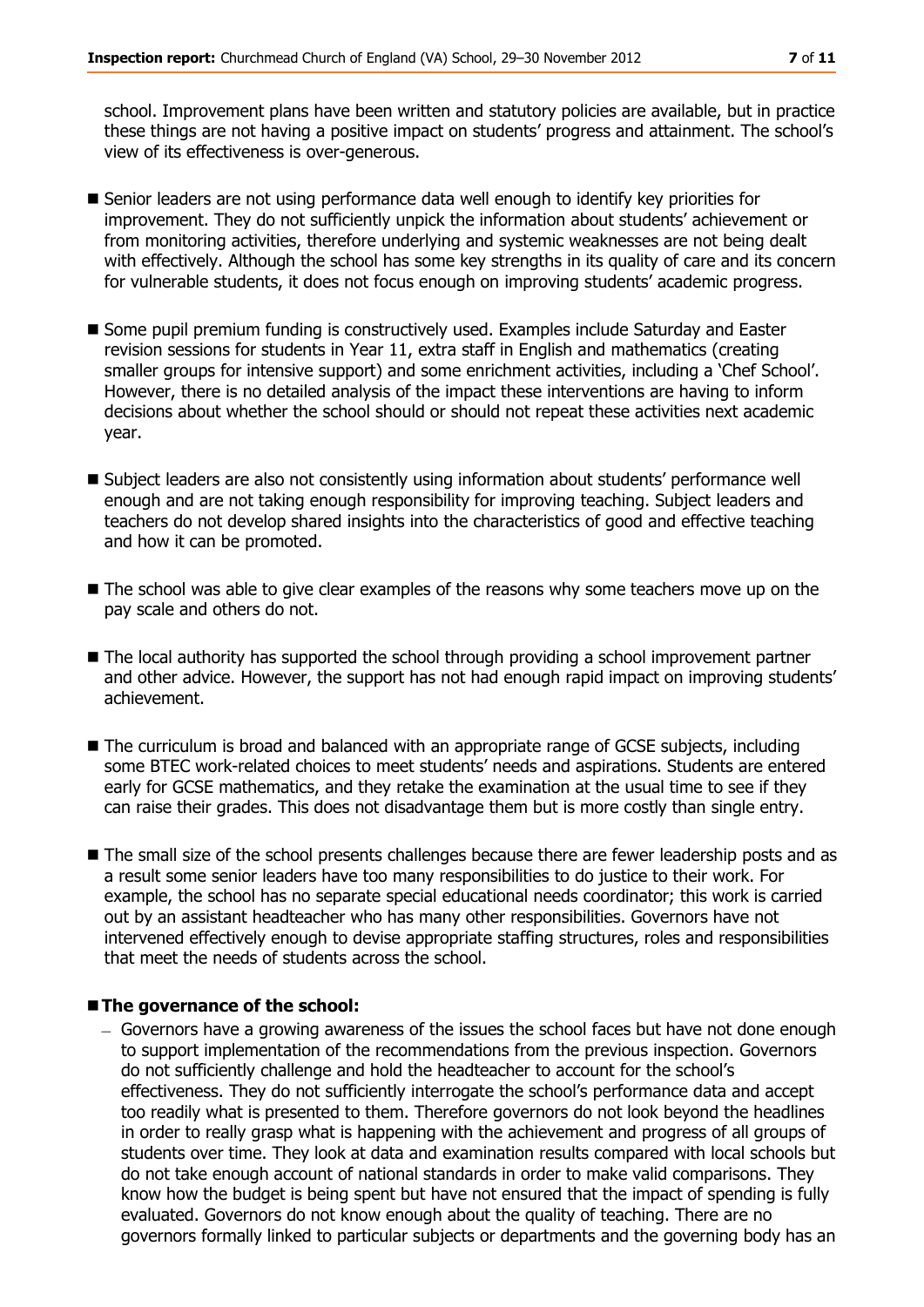insufficient understanding of how the performance of staff is managed. As a result, governors do not do enough with senior leaders to tackle poor teaching or understand how to reward teachers who consistently teach well. New governors have attended local authority training but longer-serving governors are not all up to speed with changes to education policy.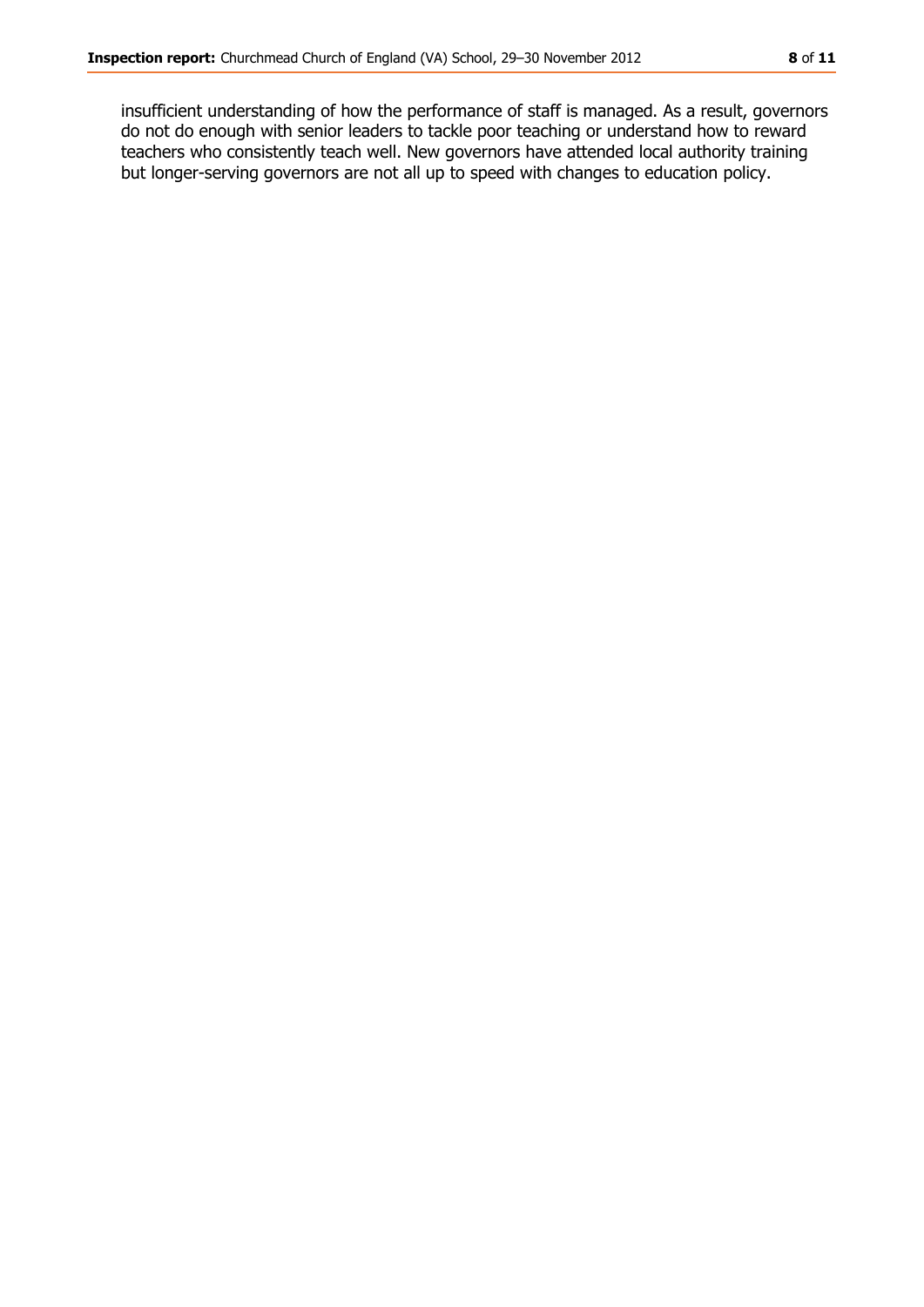# **What inspection judgements mean**

| <b>Judgement</b>        | <b>Description</b>                                                                                                                                                                                                                                                                                                                                                      |
|-------------------------|-------------------------------------------------------------------------------------------------------------------------------------------------------------------------------------------------------------------------------------------------------------------------------------------------------------------------------------------------------------------------|
| Outstanding             | An outstanding school is highly effective in delivering outcomes<br>that provide exceptionally well for all its pupils' needs. This ensures<br>that pupils are very well equipped for the next stage of their<br>education, training or employment.                                                                                                                     |
| Good                    | A good school is effective in delivering outcomes that provide well<br>for all its pupils' needs. Pupils are well prepared for the next stage<br>of their education, training or employment.                                                                                                                                                                            |
| Requires<br>improvement | A school that requires improvement is not yet a good school, but it<br>is not inadequate. This school will receive a full inspection within<br>24 months from the date of this inspection.                                                                                                                                                                              |
| Inadequate              | A school that has serious weaknesses is inadequate overall and<br>requires significant improvement but leadership and management<br>are judged to be Grade 3 or better. This school will receive regular<br>monitoring by Ofsted inspectors.                                                                                                                            |
|                         | A school that requires special measures is one where the school is<br>failing to give its pupils an acceptable standard of education and<br>the school's leaders, managers or governors have not<br>demonstrated that they have the capacity to secure the necessary<br>improvement in the school. This school will receive regular<br>monitoring by Ofsted inspectors. |
|                         |                                                                                                                                                                                                                                                                                                                                                                         |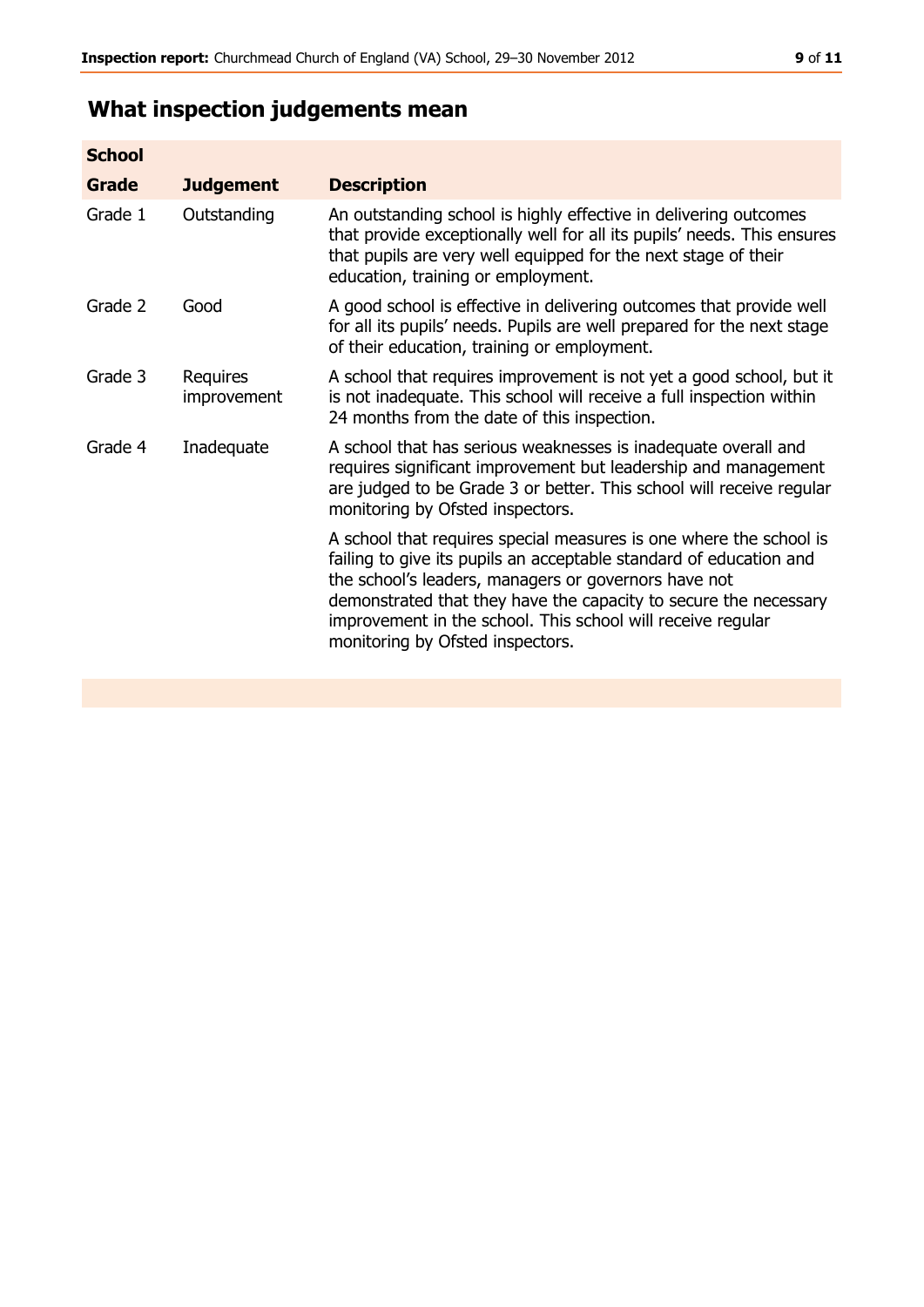## **School details**

| Unique reference number  | 133580                 |
|--------------------------|------------------------|
| <b>Local authority</b>   | Windsor and Maidenhead |
| <b>Inspection number</b> | 406532                 |

This inspection of the school was carried out under section 5 of the Education Act 2005.

| <b>Type of school</b>                      | Secondary           |
|--------------------------------------------|---------------------|
| <b>School category</b>                     | Voluntary aided     |
| Age range of pupils                        | $11 - 18$           |
| <b>Gender of pupils</b>                    | Mixed               |
| <b>Number of pupils on the school roll</b> | 566                 |
| Of which, number on roll in sixth form     | 0                   |
| <b>Appropriate authority</b>               | The governing body  |
| <b>Chair</b>                               | Mrs M Lenton        |
| <b>Headteacher</b>                         | Mrs Gaynor Goodman  |
| Date of previous school inspection         | 13-14 October 2010  |
| <b>Telephone number</b>                    | 08444 722446        |
| <b>Fax number</b>                          | 01753 580046        |
| <b>Email address</b>                       | churchmead@rbwm.org |